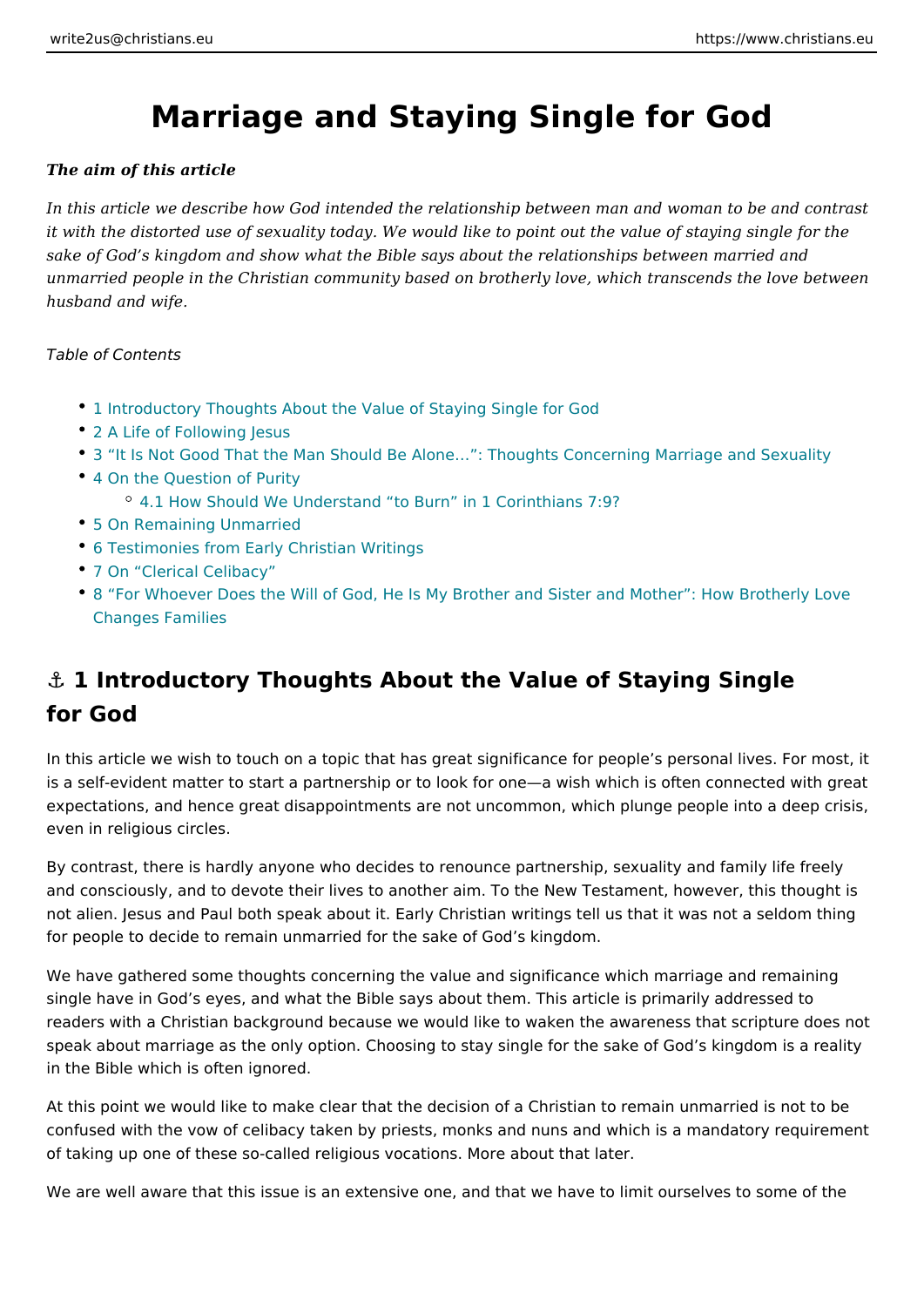<span id="page-1-0"></span>most essential ideas. We would be glad to hear from anyone with further interest thoughts on a personal basis and in greater depth that we can only touch on her

#### &" 2 A Life of Following Jesus

Jesus called people in various situations of life to follow him. We know about Pe married ( Ark 1:29) 3 Others were still young and therefore single when they were c can suppose in the case of the apostle John.

Quite independently of what personal situation these individuals were in, Jesus their lives:

Now great crowds accompanied him, and he turned and said to them, If to me and does noth hat be own father and mother and wife and children an brothers and sisters, yes, and even his own life, he cannot be my discip not bear his own cross and come after me cannot be my disciple. & So the one of you who does not renounce all that he has can book ebe my disciple 14:25 27,33)

Luke places these words directly after the parable of the great banquet:

But he said to him, A man once gave a great banquet and invited many. for the banquet he sent his servant to say to those who had been invite everything is now ready. But they all alike began to make excuses. The I have bought a field, and I must go out and see it. Please have me exert another said, I have bought five yoke of oxen, and I go to examine the me excuse and another said, I have married a wife, and thereforme I cannot come. the servant came and reported these things to his master. Then the mas became angry and said to his servant,  $G$ o out quickly to the streets and city, and bring in the poor and crippled and blind and lame. And the se what you commanded has been done, and still there is room. And the m servant, Go out to the highways and hedges and compel people to come house may be filled. For I tell you, none of those men who were invited  $b$ anquet $(L$ uke 14:16 24)

Jesus cites various instances in which people were not ready to respond to God partnership also finds a mention here. Jesus shows that even marriage and famil call to discipleship.

The apostles accompanied Jesus for the duration of his public ministry. From the their master s example, they learned to put their private life behind the service Without this readiness they would not have been worthy of following Jesus. We c priorities are from them, namely, that God, and things relating to the kingdom of eternal value are what are most important. Even if other things are good in them matters most in life, and should therefore take second place, because they do no

This is also visible from a discussion between Jesus and some Sadducees:

The same day Sadducees came to him, who say that there is no resurred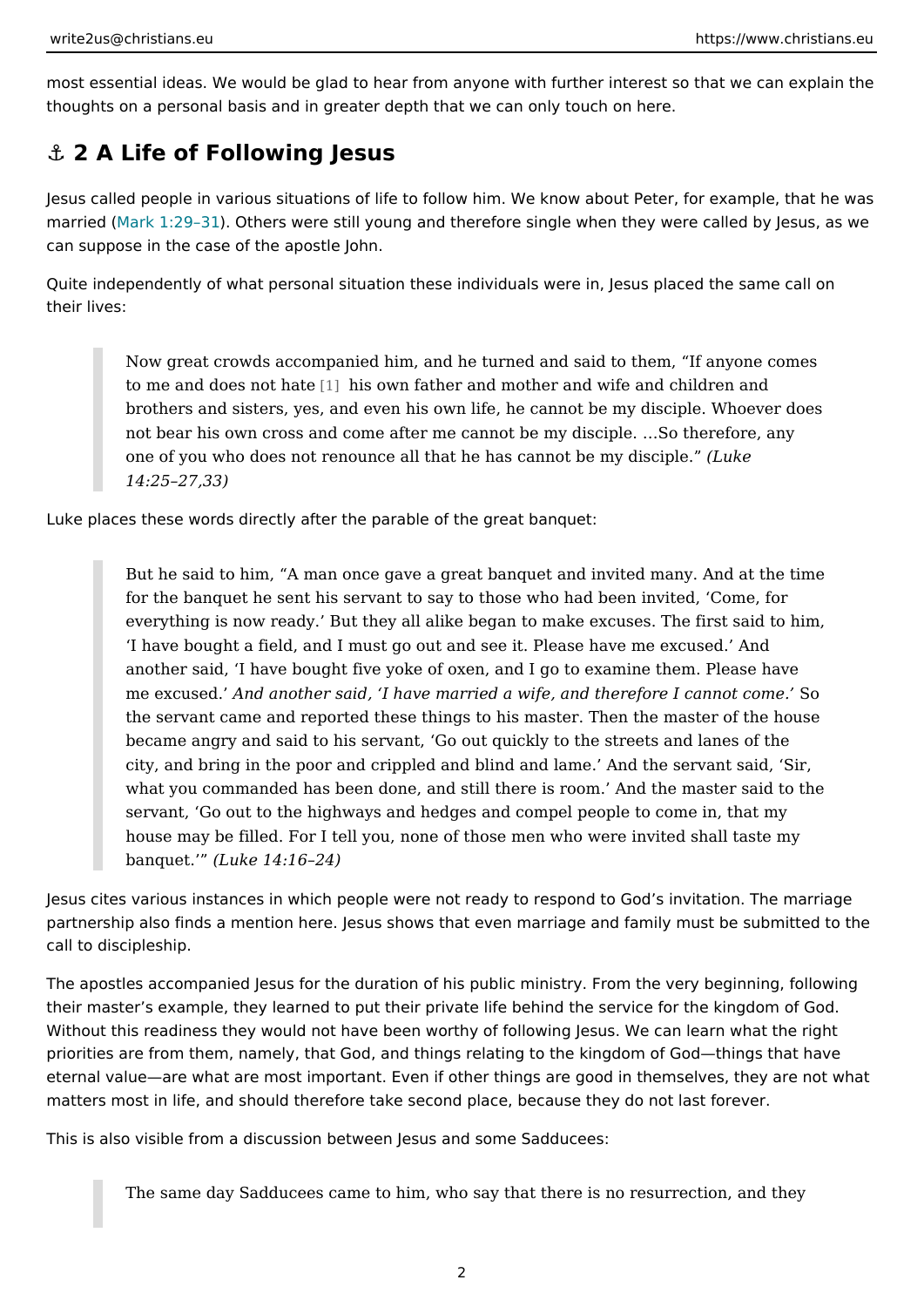asked him a question, saying, Teacher, Moses said, If a man dies having his brother must marry the widow and raise up children for his brother. were seven brothers among us. The first married and died, and having no his wife to his brother. So too the second and third, down to the sevent the woman died. In the resurrection, therefore, of the seven, whose wife For they all had her. But Jesus answered them, You are wrong, becaus neither the Scriptures nor the powerinit Godesurrection they neither mar nor are given in marriage, but are like an<sup>2</sup>gred saisn floe at when resurrection of the dead, have you not read what was said to you by God: I am the God and the God of Isaac, and the God of Jacob ? He is not God of the dead living (Matthew 22:23 32)

Obviously there will be no especial relationship between marriage partners in he would have had to admit to the Sadducees that they were right.

Given that marriage is an institution just for this world, we must not seek our fu a much higher aim the eternal fellowship with God. There, the marriage relations role. The love for God fills the relationships one has in eternity with the same Iq possible to reach this aim only when one loves God more than everything else, a keep me from following Jesus and obeying his commandments.

You can find more detailed explanations about this Recopient tian the bedan his Roles It [Mean to Be a Ch](https://christians.eu/what-does-it-mean-to-be-a-christian/)ristian?

3 It Is Not Good That the Man Should Be Alone &: Thoughts Concerning Marriage and Sexuality

In the creation story we read:

Then the LORD God said, It is not good that the man should be alone; helper fit for him.  $&$ So the LORD God caused a deep sleep to fall upon while he slept took one of his ribs and closed up its place with flesh. A LORD God had taken from the man he made into a woman and brought here to the man. Then the man said, This at last is bone of my bones and flesh of my fle called Woman, because she was taken out of Man.

Therefore a man shall leave his father and his mother and hold fast to his shall become one flesh. And the man and his wife were both naked and  $a shame\ddot{\theta}Genesis$  2:18,21 25)

God made woman as a helper for man. Both should give mutual support to one ar one another in all areas of life. When they marry, they become one flesh, whic created that before God, is indissoluble in this world. They have deeply entruste another, which means that they have obliged themselves to mutual faithfulness.

The trust that two people give each other in the act of marrying, is connected wi that is, the partaking in the act of creation through begetting offspring, and the love God and live in awe of him and his commands.

One flesh cannot be separated. Despite the fact that there are examples in the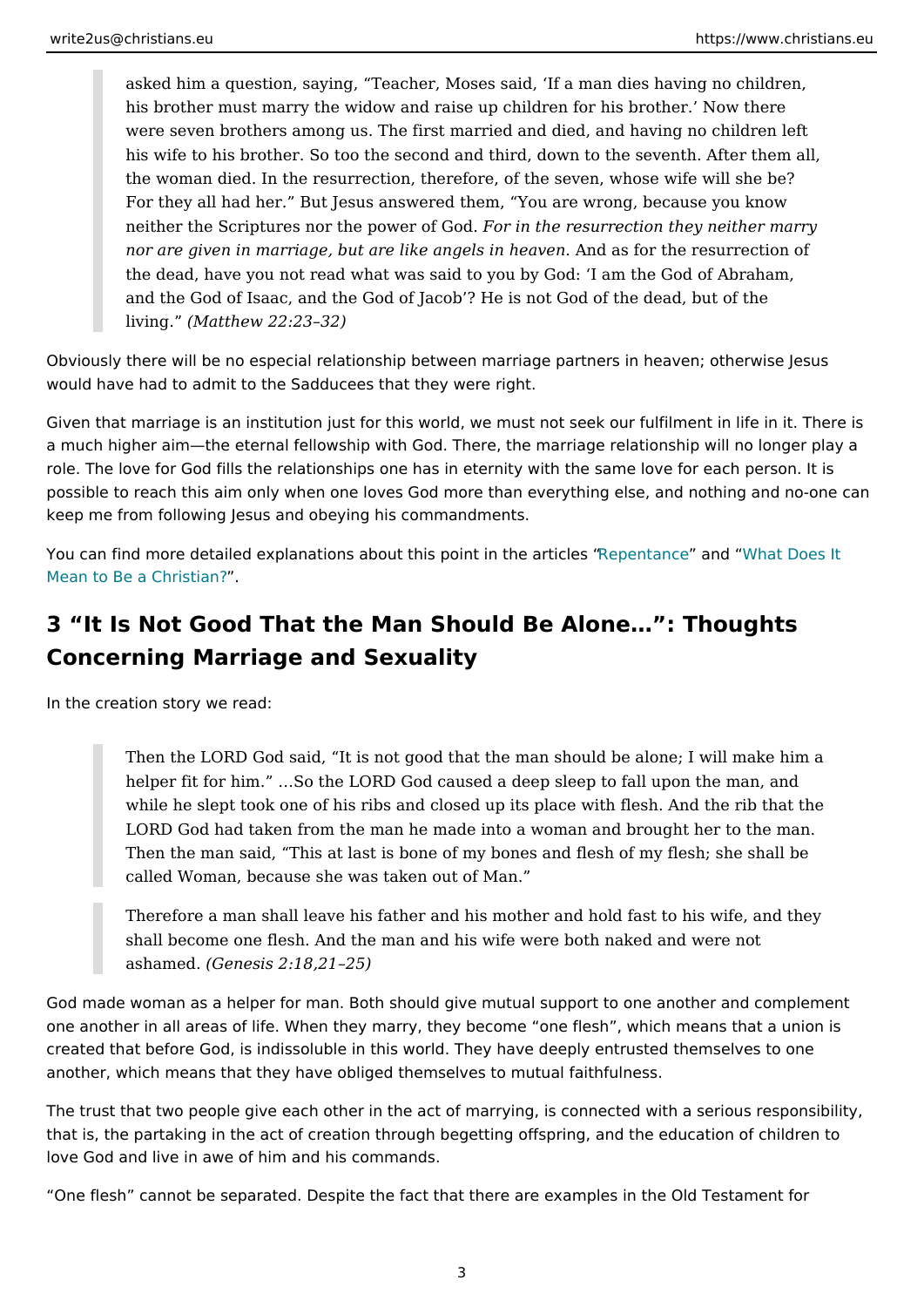polygamy, the expression one flesh nevertheless shows that in these cases, the original plan of God, and that monogamy is the will of God. Man cannot leave his united with his wife more than once. Marriage partners should be faithful to one parts them.

Even if there are situations in which a separation of marriage partners cannot be mean that their being one flesh is annulled and that a new marriage is possible remarry if the marriage partner dies.

At this point we will not deal with this issue in greater detail. You can find a se about [Divorce and Rem](https://christians.eu/divorce-remarriage-bible/)arriage

Further to this, we read in the story of the fall of man:

So when the woman saw that the tree was good for food, and that it was eyes, and that the tree was to be desired to make one wise, she took of and she also gave some to her husband who was with her, and he ate. T both were opened, and they knew that they were naked. And they sewed together and made themselves loincloths. &But the LORD God called to said to him, Where are you? And he said, I heard the sound of you in I was afraid, because I was naked, and I hid myself. He said, Who told were naked? Have you eaten of the tree of which I commanded you not t man said, The woman whom you gave to be with me, she gave me fruit I ate. & To the woman he (God) said, I will surely multiply your pain in pain you shall bring forth children. Your desire shall be for your husbar rule over  $y_{0}$ Genesis 3:6 7,9 12,16)

Through the fall, many things in this world took a change for the worse. Man tur gave up the loving, trusting relationship with his creator a decision which broug change for the relationship of the sexes. We read that the eyes of Adam and his they realized that they were naked. Previously, they had not been ashamed in ea they sought to hide their nakedness. The pure, natural and undisturbed relations for man and wife was destroyed.

The wife then began to seek her security in her husband, and to depend on him, refuge and sense of safety that she had found in God. Likewise man, having reje head, changed his attitude towards the woman, from that of a caring, brotherly p

In the world around us we see that the realm of the relationships between the se for sins and temptations. The area of sexuality often brings suffering, degradati of people. Although it is well known that such sins often occured throughout the did the abuse of sexuality reach the extent it has today. Just one example: stati of the total content on the Internet is pornographic and every 4th search perform search for pornographic  $\frac{2}{4}$  & asid e shat can be found there is unimaginably detestable

How corrupted must the character of a person be, that he finds pleasure in such it sickening and turning away in disgust? To what extent must people have lost t that these things have nothing to do with love, but are rather an expression of t human dignity?

Unfortunately, the majority of young people today step into such sins very early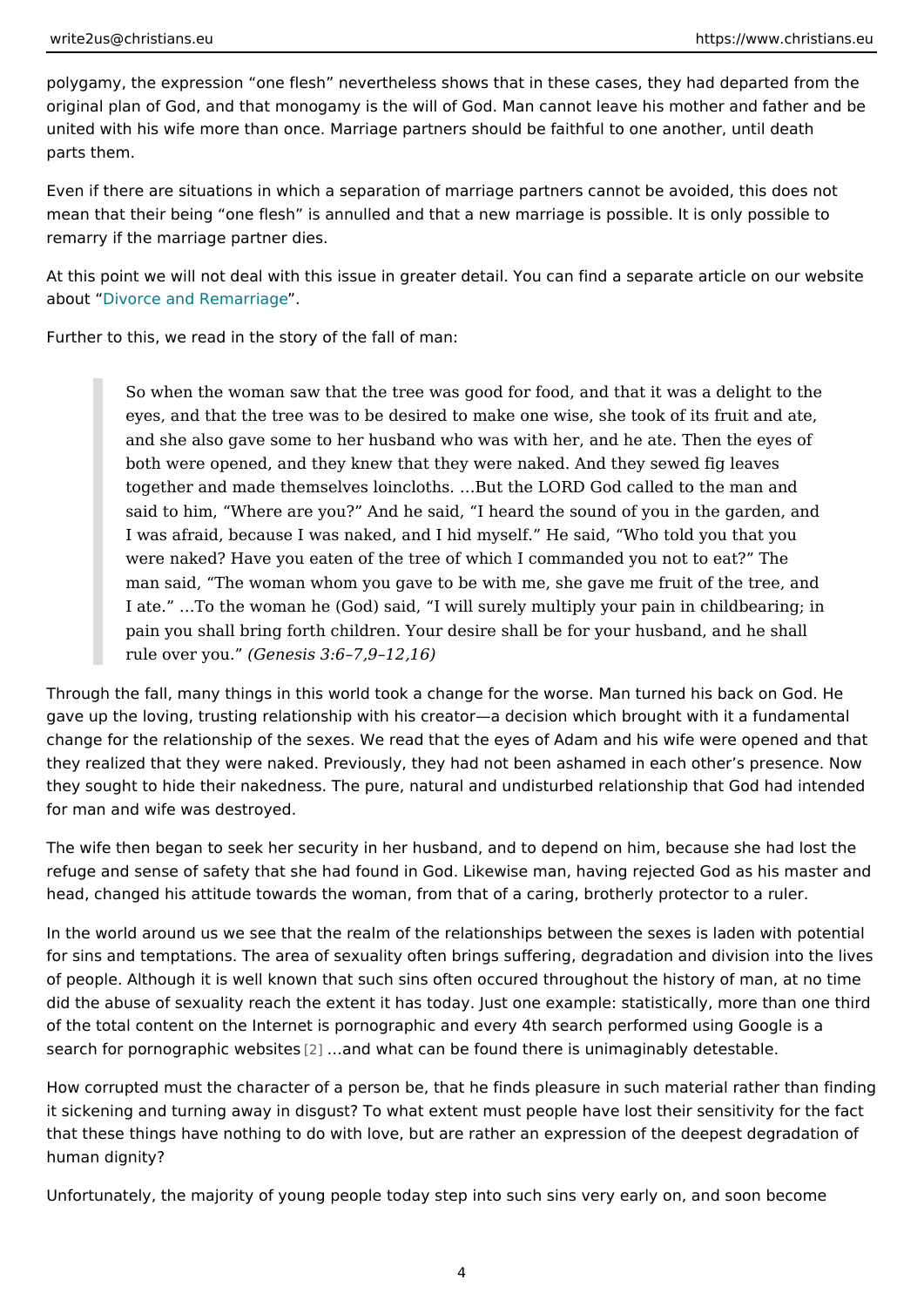enslaved by them. This is accompanied by a deadening of their conscience and I opposite sex. It destroys their sense for faithfulness and the ability to love pure is testified to by changing partners, divorces and patchwork families which are our society. When someone abuses sexuality for the gratification of their own de partner as an object for their own satisfaction, they are governed by an ugly ego severe consequences for their character and conscience a selfishness which, be person what he is seeking, develops into such perverse forms as sexual violence marriage, prostitution, paedophilia.

The practice of homosexuality, that is, of same-sex relationships, also belongs t sexuality. Sexual drive is given to humans in order to procreate and maintain the possible in a homosexual relationship, and the satisfaction of the desires is the such a relationship. Scripture condemns such practices as the result of man s tu together with the arrogance and conceit that follow such a decision:

For the wrath of God is revealed from heaven against all ungodliness ar unrighteousness of men, who by their unrighteousness suppress the trut be known about God is plain to them, because God has shown it to them invisible attributes, namely, his eternal power and divine nature, have b perceived, ever since the creation of the world, in the things that have they are without excuse. For although they knew God, they did not hono or give thanks to him, but they became futile in their thinking, and thei were darkened. Claiming to be wise, they became fools, and exchanged immortal God for images resembling mortal man and birds and animals a things. Therefore God gave them up in the lusts of their hearts to impur dishonouring of their bodies among themselves, because they exchanged about God for a lie and worshipped and served the creature rather than who is blessed for ever! Amen. For this reason God gave them up to dis passions. For their women exchanged natural relations for those that are nature; and the men likewise gave up natural relations with women and with passion for one another, men committing shameless acts with men themselves the due penalty for  $($ Rhoemina esrdr. 18 27)

A person with an uncorrupted mind guards a deep sense of shame in themselves an end in itself and from divorcing it from lifelong faithfulness, that is from the grants the sexual union its proper dignity and protection.

Young girls and women who make a degrading offering of themselves to men in t destroy the spirit of motherliness within them. Among other indicators, this [fac](#page-15-0)t [3] of women who kill their defenceless children before they ever see the light of insufferable magnitude. This shows the destructive character of this egotism esp indicator of the hostility towards children can be seen in the various methods of Many people are perhaps unaware that the pill has severe health risks for women. problem with the pill, however, is that it is abortive. It does not only prevent fer the egg have been fertilised, the pill also prevents the embryo that is, the perso life from finding its first essential harbour in the womb, and it dies.

Population explosion is an argument often raised in answer to criticism of aborti contraception. From a Christian perspective, we cannot accept this argument, es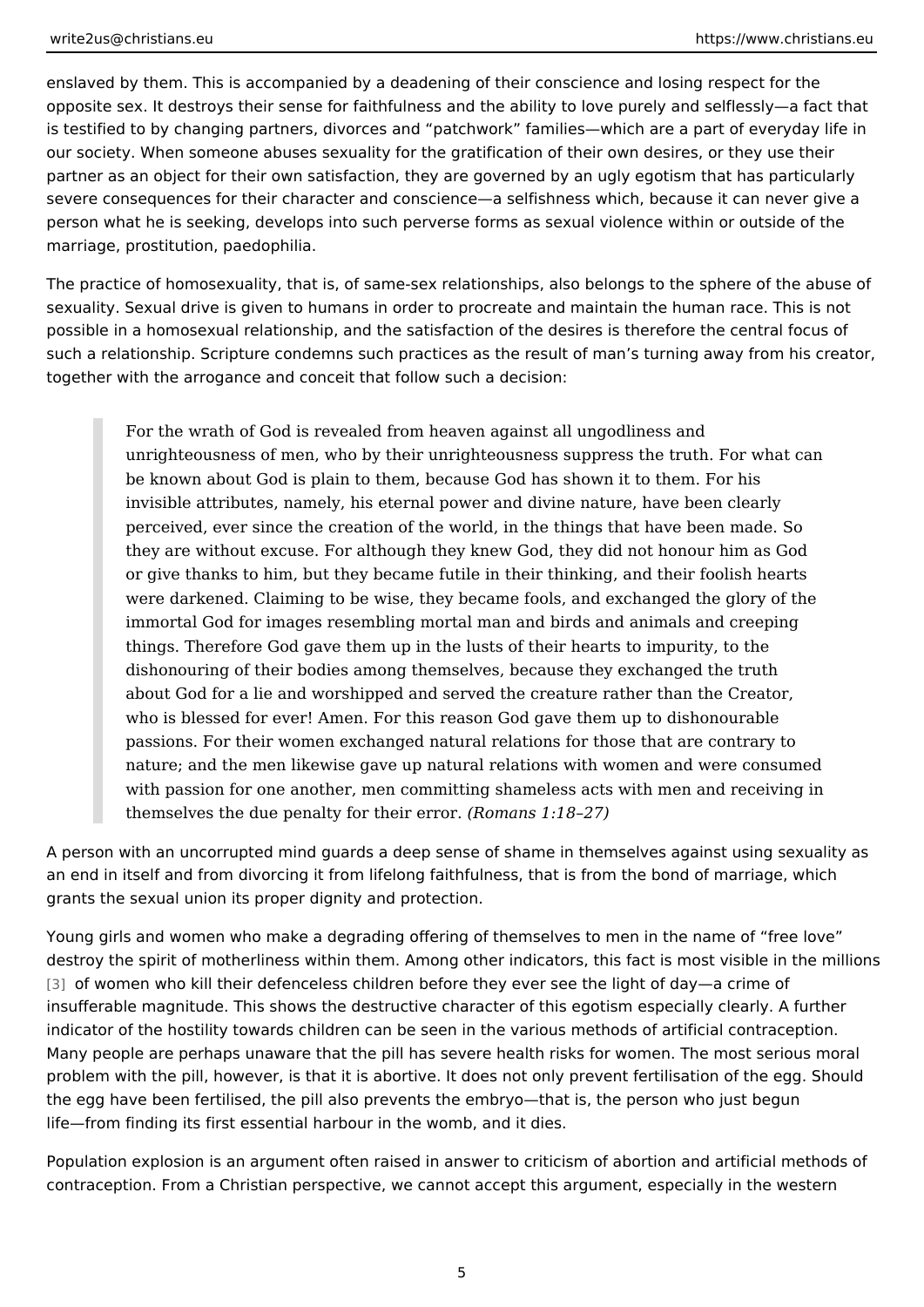<span id="page-5-0"></span>world, where many abortions are performed despite low birth rates.

The real cause for mankind s problem is that the vast majority of people don t a intended us to lead life here on earth. Many, who would have the possibility to n are led instead by an addiction to their own advantage. They live without though irresponsibly with regard to the needs of others. The resulting social injustice a sexuality cannot and must not be answered with inhuman means or means hostile mean heaping one injustice on another.

The only real solution is to return to the good commands of God, as we know the love for one s neighbour that seeks the best for everyone rather than personal a

We are well aware that most people are not ready to live this love, and that we o any global changes. Nevertheless, for those who want to live with a good consci there is no other way. Throughout the history of man, it has unfortunately gener masses do not ask what the truth is and what is really good. In this important qu let ourselves be influenced by the views of the majority.

The selflessness of love and giving of oneself within the ordinances and boundary covenant of marriage is the only thing that can allow the relationship between he wife to flourish is God himself who teaches us this love. For this reason, the ma not be orientated toward one another, but together, and individually, orientated expects fulfilment from their marriage partner, places an unbearable burden on t fall apart under the burden of such false expectations that God alone can fulfil. most important in a person s life and the aim towards which he is orientated. A person is only the able to the give themselves without selfish motives if they live out of the relationship with  $\theta$ by this selfless love has neither the partner, nor sexuality as its focus. It will b sense for the purity and holiness that is willed by God, and which forms the four between man and wife, based in the awareness of the momentous responsibility of union, as partakers in God s creation.

That is why God gave man very clear commands especially for this area command people even think abo $\Omega$ Nt bothayn: an $\Omega$ N Ewoman belong together until death. Sexualit within marriage Q Nala Mothere, and is connected with the openness for children, as a them. For us as Christians, abstinence is the only possible means of contracepti believe that this be God s will. The natural method can also be considered mor when these ordinances are recognized and held holy, that the marriage bond can deserves in God s eyes.

An additional thought concerning unmarried parthershispsing marriage certificate i licence to change partners at will. When a man and a woman decide to live toget consummate the marriage, they are bound to one another for the rest of their liv Such free relationships are nevertheless not legitimate marriages, because the commitment to the partner is missing (which in our society consists of signing th the marriage registry office).

#### &" 4 On the Question of Purity

& there is a parate to pricthis website. Here we would like to add some thoughts esp the issue of purity within marriage.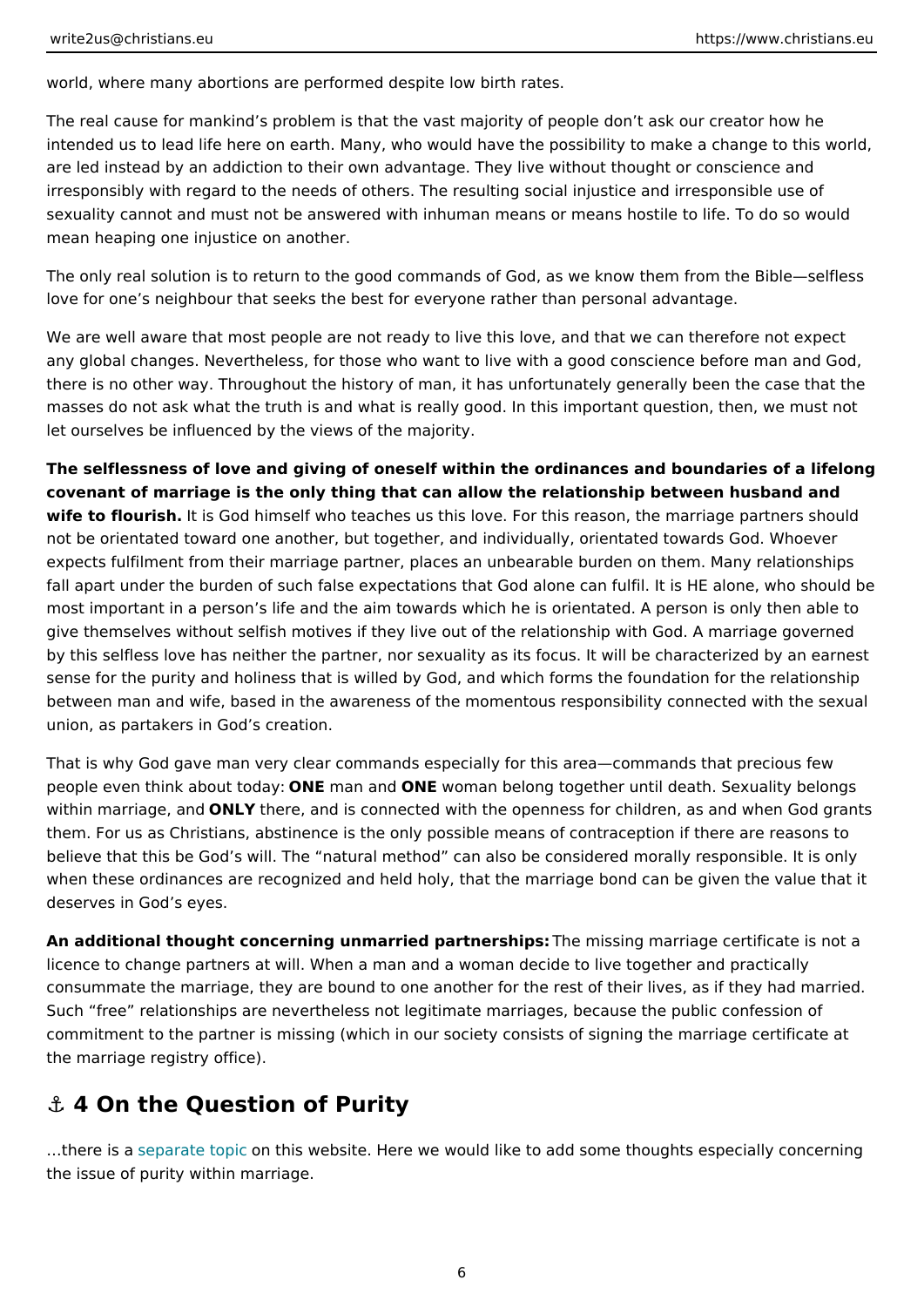<span id="page-6-0"></span>Some people believe that people with problems concerning sexual purity can solv married. 1 Corinthians 7:8 9 is sometimes used for this:

I say therefore to the unmarried and widows: It is good for them if they I. But if they cannot contain themselves, let them marry; for it is better burn(King James Version KJ21)

The text in the New International Version and English Standard Version is partic better to marry than width upranssion.

It is degrading for marriage to be considered as the solution for someone not be sexual drive. Such considerations reveal a low moral standard that Paul would c often speaks against sexual sins, and that the spirit determines the life of a Chr Galatians  $\overline{b}$ . The deeper the wish and decidedness of a Christian to serve God ard is, the less space there will be for fleshly desires. How could Paul give such ad legitimize the living out of untamed sexual desires in a marriage?

In 1 Corinthians 6:13,17 20 he writes:

Food is meant for the stomach and the stomach for food and God will destroy one and the other. The body is not meant for sexual immorality, but for the Lord for the body. & But he who is joined to the Lord becomes one spirit here Flee from sexual immorality. Every other sin a person commits is outsid the sexually immoral person sins against his own body. Or do you not ke body is a temple of the Holy Spirit within you, whom you have from God your own, for you were bought with a price. So glorify God in your body.

&" 4.1 How Should We Understand to Burn in 1 Corinthians 7:9?

Paul can only have seen marriage as possible where the reasons and motives for He must have thought of such believers who inwardly had deeply identified them with a specific person, and were inflamed with the wish to give fatherly/mother who saw their responsibility in educating children in the ways of God and in givi marriage partner in pure love, as a God-willed [sup](#page-15-0)porter and helper.

It is good to remember the standard of Jesus regarding purity. In Matthew 5:27 28

You have heard that it was said, You shall not commit adultery. But I everyone who looks at a woman with lustful intent has already committe her in his heart.

Sin begins in the heart, in thoughts and wishes. That is where the purification m following verses, Jesus shows the path to this aim: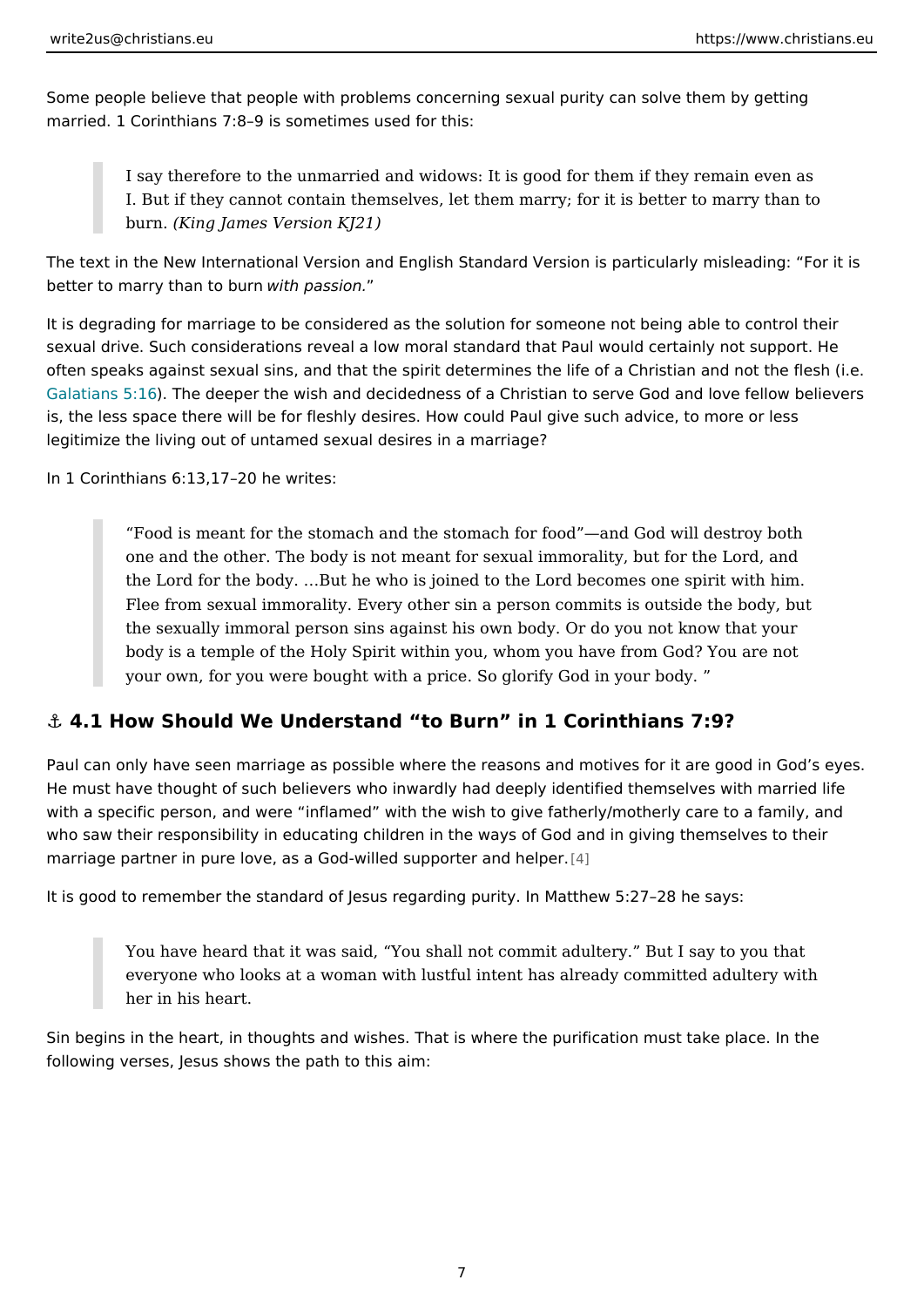If your right eye causes you to sin, tear it out and throw it away. For it lose one of your members than that your whole body be thrown into hell right hand causes you to sin, cut it off and throw it away. For it is better one of your members than that your whole b(oMd of the into  $2n9e130$ )

Whoever is clearly decided to deny sin any space in their thoughts, and to separ can tempt them to sin, will be given freedom by Jesus from all impurity.

Concerning the marriage relationship, Paul writes in 1 Corinthians 7:1 6:

Now concerning the matters about which you wrote: It is good for a man sexual relations with a MoBhuth because of the temptation to sexual immo each man should have his own wife and each woman her own husband. The husband should give to his wife her conjugal rights, and likewise the wife to her wife does not have authority over her own body, but the husband does. husband does not have authority over his own body, but the wife does. one another, except perhaps by agreement for a limited time, that you n yourselves to prayer; but then come together again, so that Satan may no because of your lack of self-control. Now as a concession, not a comma

Here Paul answers a question made to him. Regarding its content we are not exa 2 6 he speaks about the married Christians. Although he advises that it is good woman, he tells those who are married not to deprive each other. He emphasizes belong only to themselves, but also to their marriage partner. For this reason, it with love for one partner to deprive the other of marital relations. Paul sees the the partner that does not agree fully, from the heart, with renouncing the sexual them of this.

He says however, that it is of benefit to the marriage relationship when both par renounce the sexual relationship for a time, in order to take time for prayer and towards God, and in doing so, to maintain the right priorities.

In 1 Thessalonians 4:3 5 we read:

For this is the will of God, your sanctification; that is, that you abstain immorality; that each of you know how to possess his own vessel in san honor, not in lustful passion, like the Gentiles who do not know God; (N

The word vessel stands for a  $\beta$  man  $\alpha$  man is to behave in a holy and honourable wife, in contrast to how it is generally among unbelievers. This clear warning sh serve in itself as a protection from sexual sins. Also here, where sexuality is liv the desires the correct limits is great, and not to allow oneself to be led by ther

Peter writes about this matter: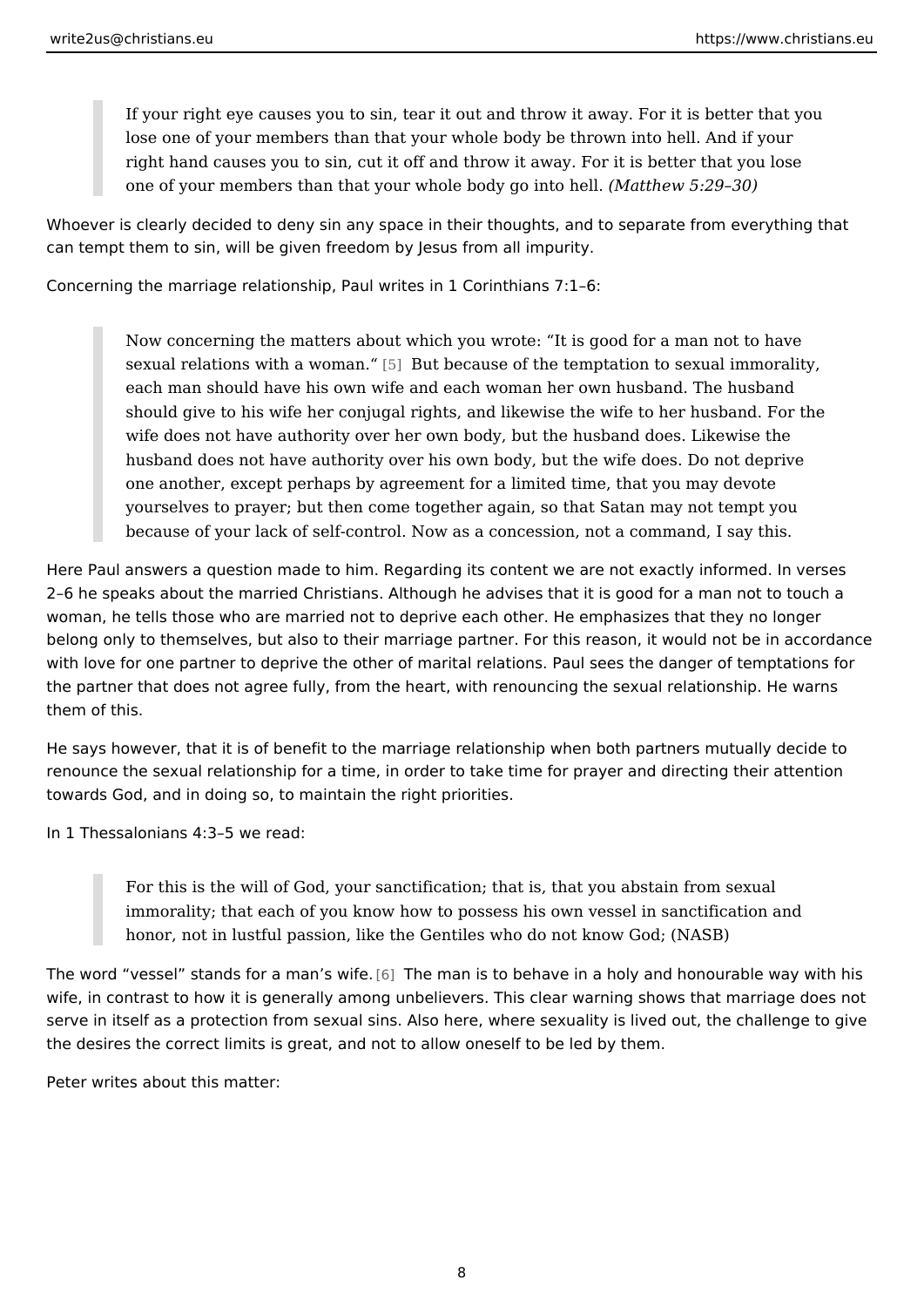<span id="page-8-0"></span>Likewise, husbands, live with your wives in an understanding way, showing honour to the woman as the weaker vessel, since they are heirs with you of the grace of life, so that your prayers may not be hindered. *(1 Peter 3:7)*

Here too, the married men are called to be considerate and deal in an honourable way with their wives. If they do not behave decently with their wives, their ability to turn to God will be disturbed.

We find a further verse in Hebrews 13:4:

Let marriage be held in honour among all, and let the marriage bed be undefiled, for God will judge the sexually immoral and adulterous.

Striving for purity must be a fundamental duty of every Christian, regardless of whether they are married or not.

For God has not called us for impurity, but in holiness. Therefore whoever disregards this, disregards not man but God, who gives his Holy Spirit to you. *(1 Thessalonians 4:7–8)*

### **⚓ 5 On Remaining Unmarried**

By rejecting divorce and remarriage, and testifying to one life-long marriage as the original plan of God, Jesus made clear what value and dignity marriage has.

However, he shows his disciples another way that goes beyond this—a way that he himself went: to renounce marriage for the sake of the kingdom of heaven, and to find fulfilment in God alone and in service for him.

The disciples said to him, "If such is the case of a man with his wife, it is better not to marry." But he said to them, "Not everyone can receive this saying, but only those to whom it is given. For there are eunuchs who have been so from birth, and there are eunuchs who have been made eunuchs by men, and there are eunuchs who have made themselves eunuchs for the sake of the kingdom of heaven. Let the one who is able to receive this receive it." *(Matthew 19:10–12)*

To become a eunuch for the sake of God's kingdom means to freely decide to renounce marriage. "Not everyone can receive this saying": For people of that time and indeed of today, who do not know the power of God, and whose way of thinking is directed towards material life, the thought of making such a sacrifice is inconceivable. Whoever turns their gaze towards eternity, however, and, with this perspective, to how lost this world is, understanding will be "given" that it is better to be free for service in God's kingdom.

Jesus encourages whoever has this possibility to take it.

When Jesus gave priority to remaining unmarried for the sake God's kingdom, he did not do it out of disregard for marriage, such as was the case of Gnostics:

Now the Spirit expressly says that in later times some will depart from the faith by devoting themselves to deceitful spirits and teachings of demons, through the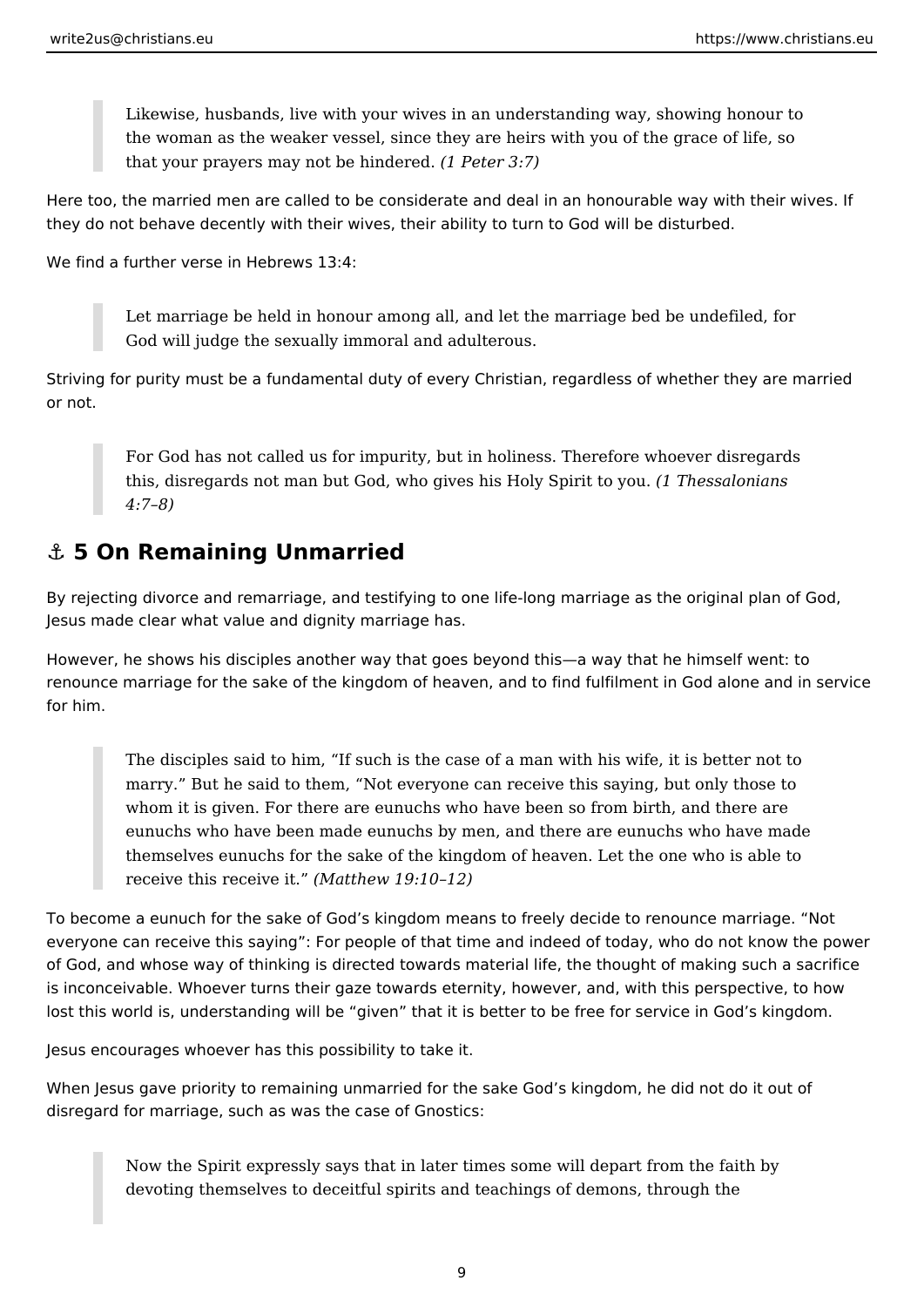insincerity of liars whose consciences are seared, who forbid marriage abstinence from foods that God created to be received with thanksgiving believe and know the 1tr Tuit th othy  $4:1$  3)

The ideology of the Gnostics was characterized by hostility towards the body and world as bad in itself. This led some Gnostic movements to practise strict asceti marriage, for example, in order that, according to their way of thinking, no furth the body that is, in the prison of the material world.

When set against this backdrop, Paul s words in 1 Timothy 2:15 become more un (the woman) will be saved through  $\bar{p}$  hif dbearing tinue in faith and love and holine self-control. When a married woman accepted the role of wife and mother and to children, she showed by this her rejection of Gnosis as a false teaching a step v her salvation as faith, love, holiness and propriety.

When Christians decide to remain celibate, then they do it out of love for God and salvation they received choosing what is better in comparison to what is good.

God said to the first man, Be fruitful and multiply. In our world today, there ar who do not know God, and who have lost their way in false philosophies and reli there are few people who are ready to follow Jesus with their whole heart, and t gospel to the world.

Paul s love for the lost motivated him to give his life untiringly for their salvation. motivated many Christians after him, including us, to be as free as possible fron and cares as are inherent in marriage, in order to spiritually serve as many peop

In 1 Corinthians chapter 7, Paul repeats the principle three times, that each sho he was in when he was called 1( $\frac{20}{3}$ ,  $\frac{20}{9}$  rs  $\frac{1}{2}$ , wants to encourage the believers to direct to direct their their their their their their their their their their their their their their their their thei attention wholly to the world to come, which is imperishable.

For those who were single when they repented, it normally meant remaining sing

Are you bound to a wife? Do not seek to be free. Are you free from a wi wife(1 Corinthians 7:27)

By this encouragement Paul did not want to exclude the possibility of getting ma should be sincerely tested before God. Such is the case Paul treats in verses 36

If anyone thinks that he is not behaving properly towards his betrothed, are strong, and it has to be, let him do as he wishes: let them marry it

The expresshos abetrot[hed](#page-15-0) shows that it refers to two people who were promised t before they became Christians, and who had already prepared themselves for ma opinion that they can marry, is to be understood in the sense of a concession, a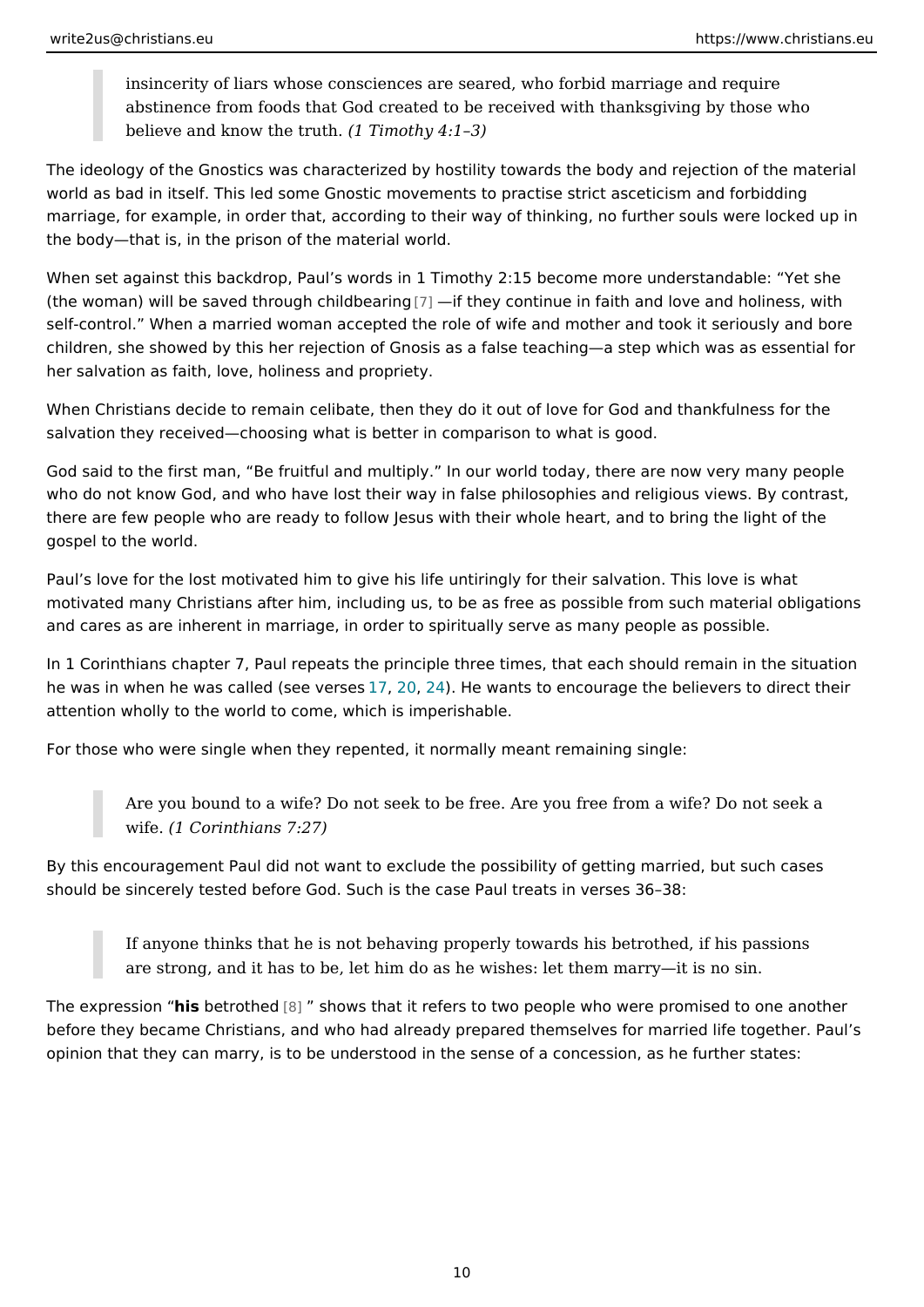But whoever is firmly established in his heart, being under no necessity desire under control, and has determined this in his heart, to keep her he will do well. So then he who marries his betrothed does well, and he from marriage will do even better.

A Christian who is married can serve in many ways, as is testified to in the New commitments that are naturally connected with the tasks and responsibilities of (see erses 33).  $34$  hat is what Paul was referring to when he speaks of worldly tro trouble in the flesh ) ein 28t is a good and important task to care for children and e is nevertheless connected with problems, difficulties and worries that Paul want what it means for the many spiritual tasks.

It is possible that some Christians in Corinth wanted to discontinue their existin order to be freer for spiritual tasks. Paul counters this by stating that, although were unmarried as he is, the brother who is married is also blessed with gifts from serve ( ise ), and should not seek to separate from the sp. partner (

On the other hand, he urges married Christians to be conscious of the passing n put married life behind the things which are connected with the imperishable wor

This is what I mean, brothers: the appointed time has grown very short. let those who have wives live as though they had none, & and those who world as though they had no dealings with it. For the present form of th passing aw(aly Corinthians 7:29,31)

Some hold the opinion that Paul appealed to the Christians to remain celibate be end of the world was near. Verses 26 and 29 are referred to:

I think that in view of the present distress it is good for a person to rer This is what I mean, brothers: the appointed time has grown very short. let those who have wives live as though they had none &.

What Paul writes to the Thessalonians about this matter, excludes this interpret

Now concerning the coming of our Lord Jesus Christ and our being gath him, we ask you, brothers, not to be quickly shaken in mind or alarmed, spirit or a spoken word, or a letter seeming to be from us, to the effect the Lord has [com](#page-15-0)bet no one deceive you in  $2a$  The example and  $2:1$  3a)

Paul did not expect the imminent return of Jesus. The present distress he write to the spiritual need that rules the world. It is therefore, a need of manpower, Jesus was untiring in his dedication for people s eternal lives. He saw that they shepherd. Many people wander aimlessly through life, not knowing the way to tru people in need, and for this reason, it is good to be as free and available as pos encourages unmarried brothers and sisters to remain as they are.

Paul s instructions to Tim Tothay thin 5:1,1 th at young widows should marry, is by no m contradiction to 1 Corinthians 7. Here too, he does not give marriage priority ov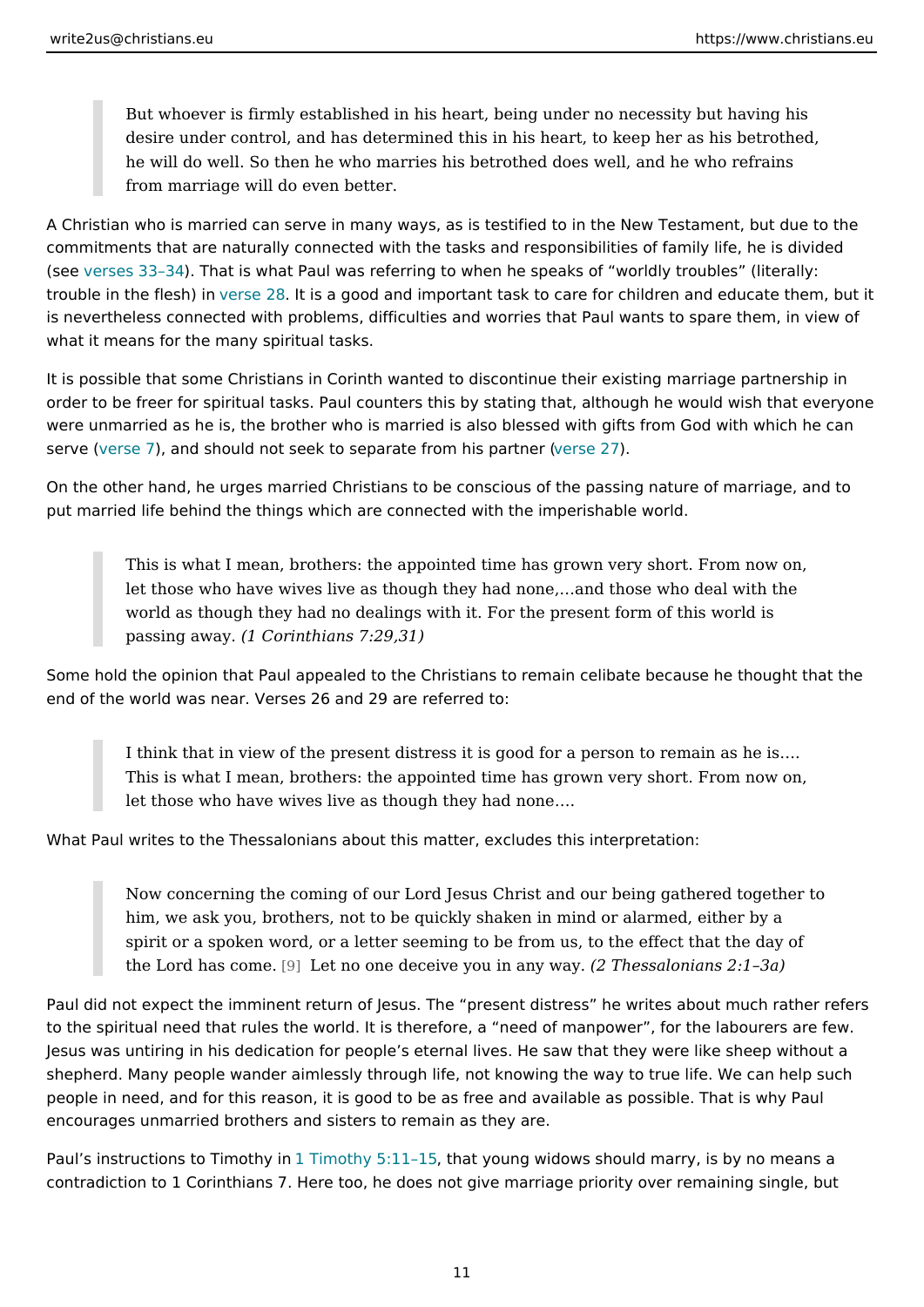<span id="page-11-0"></span>recommends it in contrast to the dubious and harmful activities mentioned in verse 13. We cannot assume that all young widows were the same (there will not have been very many of them either), but obviously, there were cases in which the care of their needs by the Church led to a disorderly way of life, even to the point of their abandoning Christ. It is in this context that Paul writes that it is better for them to marry again, and to devote themselves to the obligations of housewife and mother, in keeping with the original decision they made for their life.

## **⚓ 6 Testimonies from Early Christian Writings**

In early Christian literature we find indications that a great number of Christians served God by remaining unmarried.

*Justin Apology I, 15:7: "…And many, both men and women, who have been Christ's disciples from childhood, remain pure at the age of sixty or seventy years; and I boast that I could produce such from every race of men. For what shall I say, too, of the countless multitude of those who have reformed intemperate habits, and learned these things?"*

*Athenagoras, A Plea for the Christians 33: Nay, you would find many among us, both men and women, growing old unmarried, in hope of living in closer communion with God. But if the remaining in virginity and in the state of an eunuch brings nearer to God, while the indulgence of carnal thought and desire leads away from Him, in those cases in which we shun the thoughts, much more do we reject the deeds. For we bestow our attention; not on the study of words, but on the exhibition and teaching of actions,—that a person should either remain as he was born, or be content with one marriage; for a second marriage is only a specious adultery. "For whosoever puts away his wife", says He, "and marries another, commits adultery"; not permitting a man to send her away whose virginity he has brought to an end, nor to marry again. For he who deprives himself of his first wife, even though she be dead, is a cloaked adulterer, resisting the hand of God, because in the beginning God made one man and one woman, and dissolving the strictest union of flesh with flesh, formed for the intercourse of the race.*

*Tertullian, Against Marcion I, 29:1–4: "…Let us see, then, whether it be a just one: not as if we aimed at destroying the happiness of sanctity, as do certain Nicolaitans in their maintenance of lust and luxury, but as those who have come to the knowledge of sanctity, and pursue it and prefer it, without detriment, however, to marriage; not as if we superseded a bad thing by a good, but only a good thing by a better. For we do not reject marriage, but simply refrain from it. Nor do we prescribe sanctity as the rule, but only recommend it, observing it as a good, yea, even the better state, if each man uses it carefully according to his ability; but at the same time earnestly vindicating marriage, whenever hostile attacks are made against it is a polluted thing, to the disparagement of the Creator. For He bestowed His blessing on matrimony also, as on an honourable estate, for the increase of the human race; as He did indeed on the whole of His creation, for wholesome and good uses."*

*Minucius Felix, Octavius 31:5: "…But we maintain our modesty not in appearance, but in our heart we gladly abide by the bond of a single marriage; in the desire of procreating, we know either one wife, or none at all. We practise sharing in banquets, which are not only modest, but also sober: for we do not indulge in entertainments nor prolong our feasts with*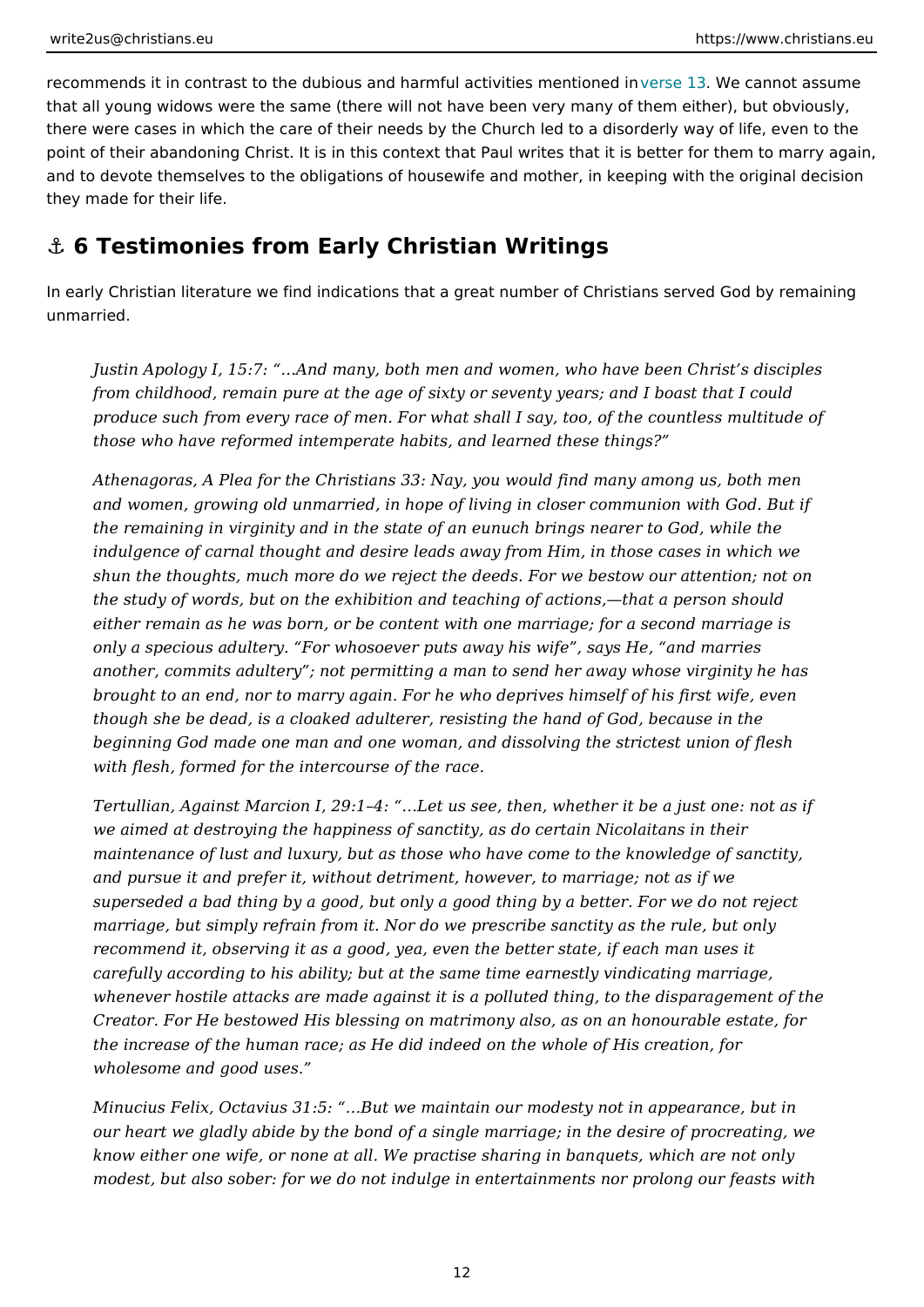<span id="page-12-0"></span>wine; but we temper our joyousness with gravity, with chaste discourse, ar more chaste (divers of us unviolated) enjoy rather than make a boast of a of a body.

### &" 7 On Clerical Celibacy

We think that it is not in accordance with human nature, that monasteries and co single sex communities in which they attempt to curb their desires through a life formalisms.

It is also problematic to demand of priests, who through their office are somewh parishioners, to live celibate lives, given that they have had to renounce the bro which Christians experience through their fellowship. This unbiblical and unnatu combining the pursuit of a Christian virtue with a non-Christian church structure many clergy to hypocrisy and grave sins.

It must be mentioned here, however, that the main reason for forbidding Roman was not an endeavour for Christian virtues. The introduction of mandatory celiba much rather an instrument of church politics. It was intended to ensure that the remained in the hands of the Roman Catholic Church rather than being distribute the priests. The Roman Catholic Church did not wish to relinquish her position a

## $8$  " 8 For Whoever Does the Will of God, He Is My Brothe Sister and Mother : How Brotherly Love Changes Familie

And his mother and his brothers came, and standing outside they sent t him. And a crowd was sitting around him, and they said to him, Your mo brothers are outside, seeking you. And he answered them, Who are my my brothers? And looking about at those who sat around him, he said, mother and my brothers! For whoever does the will of God, he is my bro and mothe $(rMark 3:31 35)$ 

Unfortunately we find a common occurrence in our society that we can o[nly](#page-15-0) odesc Here, the well-being of one s own family (often just the immediate family) take little readiness to open up to outsiders, because the aim is to dedicate oneself to order to ensure that the family holds together.

By contrast, a family is actually bound more strongly by working together to sha need, independently of how closely related someone is, and of how much and how required. In addition to this, family egotism has a bad effect on the development trained to direct themselves toward their own needs instead of practising selfles open themselves for the rights of others, or to partake in the sufferings and joys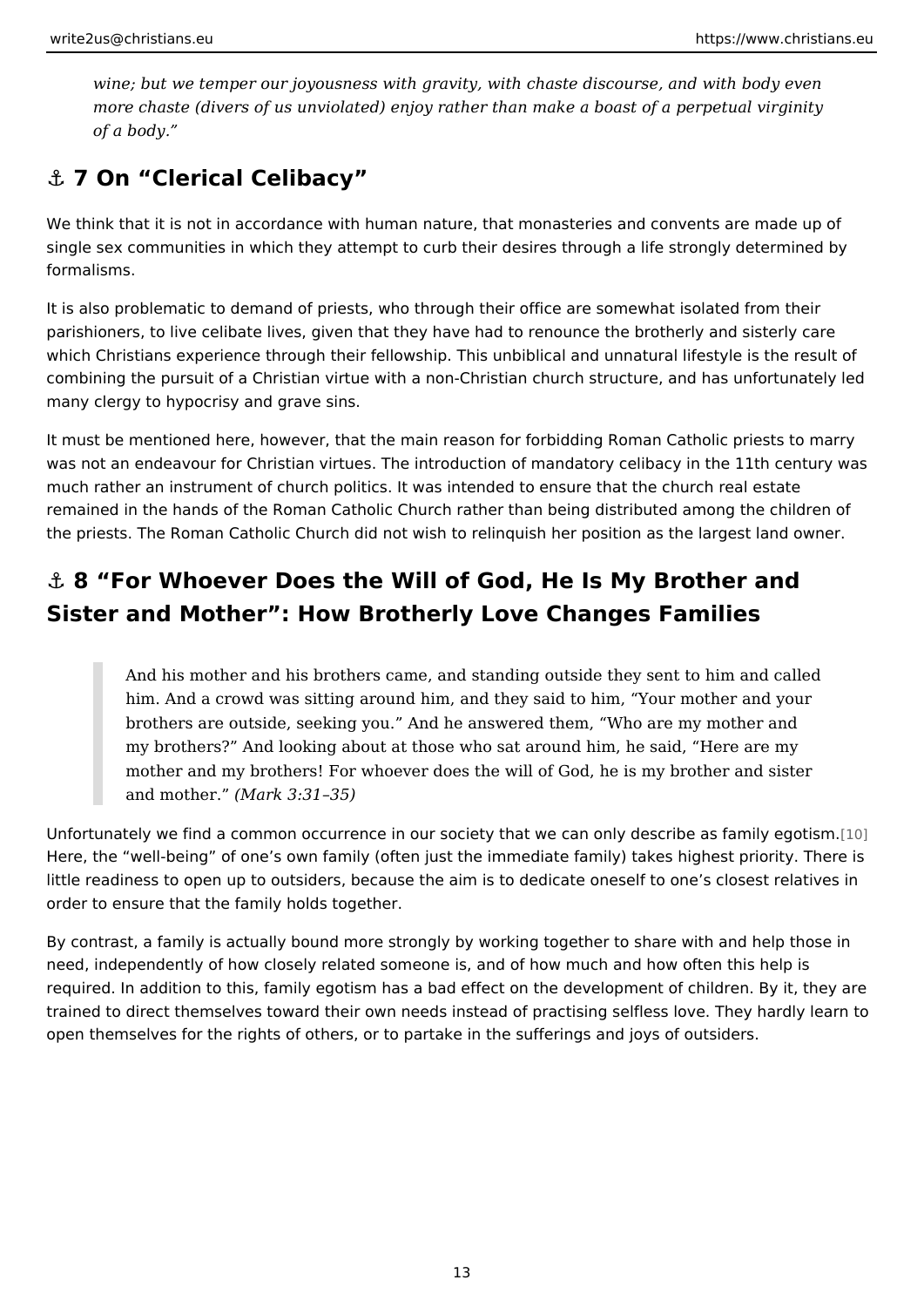We often hear from religious people that it is not possible for them to meet together with their fellow believers more often than once or twice a week because more fellowship would be detrimental to familylife. By this, they do the very thing Jesus criticizes in the parable of the great banquet. Their personal family/private life is given priority, and the eternal things thereby relegated to second place. The sorryresult is that "church" life today is essentially reduced to the attending of meetings which are separatedfrom people's private life.

Jesus taught us that the spiritual connection between those who follow him and do the will of God is of greater value than family ties (see the passage quoted above). In the religious world, this fact is mostly ignored. Even when people officially call one another "brother" and "sister", they do not put brotherly love into practice. Each person goes back to their private life after the meeting is over. They hardly know what is in each other's hearts, what they believe, or how they use their time. Through the lack of fight for personal holiness, the foundation is missing to be able to help others in it. This indifferent and unloving attitude is justified by saying that each person has to know for himself what is right for him—no one wants to "interfere" in other people's lives….

In New Testament times it was normal for Christians to meet for daily fellowship and to share their material possessions.

And they devoted themselves to the apostles' teaching and the fellowship, to the breaking of bread and the prayers. And awe came upon every soul, and many wonders and signs were being done through the apostles. And all who believed were together and had all things in common. And they were selling their possessions and belongings and distributing the proceeds to all, as any had need. And day by day, attending the temple together and breaking bread in their homes, they received their food with glad and generous hearts, praising God and having favour with all the people. And the Lord added to their number day by day those who were being saved. *(Acts 2:42–47)*

When they understood that Jesus gave his life for the redemption of mankind, they also realized that sharing their lives in loving, selfless devotion is the path he set us free to take.

By this we know love, that he laid down his life for us, and we ought to lay down our lives for the brothers. *(1 John 3:16)*

Trust and transparency can be fostered when we are able to see what is going on in our brother's life and can see that he doesn't seek his own benefit, but the will of God.

Through their daily fellowship the Christians were able to get to know each other deeply and to help one another to remain on the narrow path by encouraging, admonishing and comforting one another. Their readiness to share didn't stop there—they also shared their property. The people in their surrounding were able to see this love as a clear sign that a different Spirit was at work, and that God's love formed the foundation for their common life.

Now the full number of those who believed were of one heart and soul, and no one said that any of the things that belonged to him was his own, but they had everything in common. And with great power the apostles were giving their testimony to the resurrection of the Lord Jesus, and great grace was upon them all. *(Acts 4:32–33)*

We can presume that a high percentage of the thousands of people who repented at that time in Jerusalem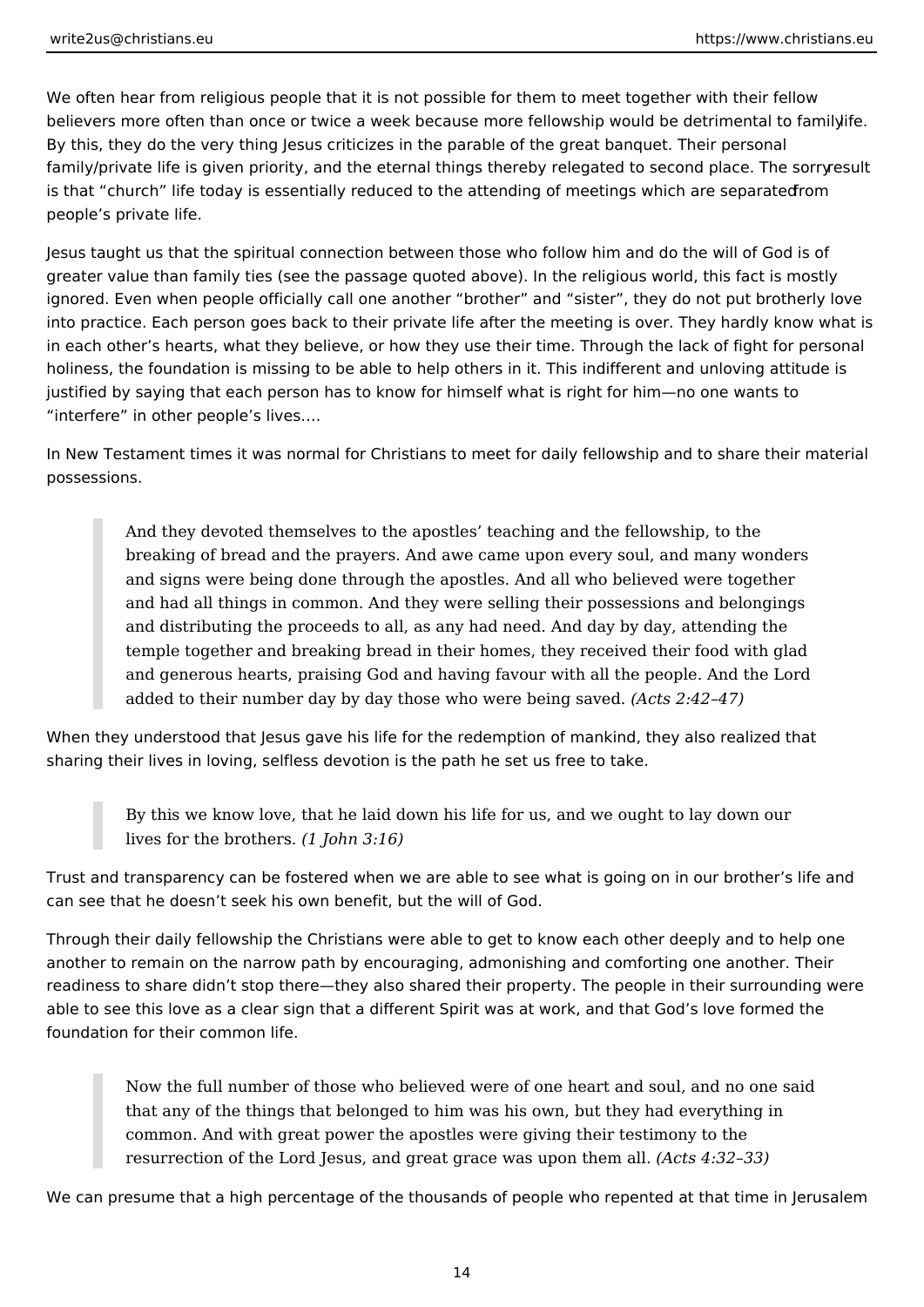were married. The Christian families shared their lives in community with all the no one had to carry the burden of his spiritual, family or financial problems alon Matthew 18 alr @ often taken as a kind of definition of church life. In those days no gathering of 2 or 3 family members constituted church life. In the New Testamen house churches where a church gathered together in the house of a cert[ain](#page-15-0) bel 11]

For a child s development, growing up in this kind of environment is a great bles they can learn not to put themselves in the centre and not to be put in the centr grandparents. They are brought up to be submissive, modest and generous. This them to do God s will with a serving attitude as they develop the ability to make

A reason that many people in mainstream and free churches find the thought of r remain unmarried so alien may be the fact that brotherly love, as the distinguish generally absent there. The result is that unmarried people remain alone and lor are sometimes offered as a solution, usually with the intention that a few of th to find a partner. Church activities are thus organized to provide a kind of dati of the worldly character of these churches .

We regard this as a cheap and easy way of calming one s conscience while avoid namely to open up our lives out of love for every brother and sister, thus returni of church life.

A Christian community is guided by the spirit of Christ s love and devotion. As C to serve our brothers and sisters with everything we have and with our whole be can receive the help he needs in his walk with God. We also share the burden of needs commonly. Even those who do not have any believing family members or a in the daily sharing and support of our extended family of faith, the church, and mutual giving and receiving. Thus we experience the fulfilment of Jesus promise

And Peter said, See, we have left our homes and followed you. And he Truly, I say to you, there is no one who has left house or wife or broth children, for the sake of the kingdom of God, who will not receive many this time, and in the age to come ( $\triangle$  tekrenal l8  $\angle$  28:30)

The pursuit of the same brotherly love for all is what distinguishes us as brothe 1 Corinthians )1.2W26 experience deep spiritual relationships which develop as a re and among us. Consequently, despite facing some struggles, it is much easier to marriage, to remain faithful to this decision, and thus to be able to dedicate our unhindered to the ministry for the sake of other people s eternal life. It strength grateful when we see how God transforms our renunciation into a blessing.

We know well from our own experience that this decision is not an easy one, not glorification of sexuality which permeates our society, promising ultimate satisfa relationship. Unfortunately most people are exposed to this influence from their to avoid.

This motivates us all the more to invite every person to get to know the alternat his church. The extent to which the church differs from the world, and the depth identification with the church is well expressed in Ephesians 5:25 32: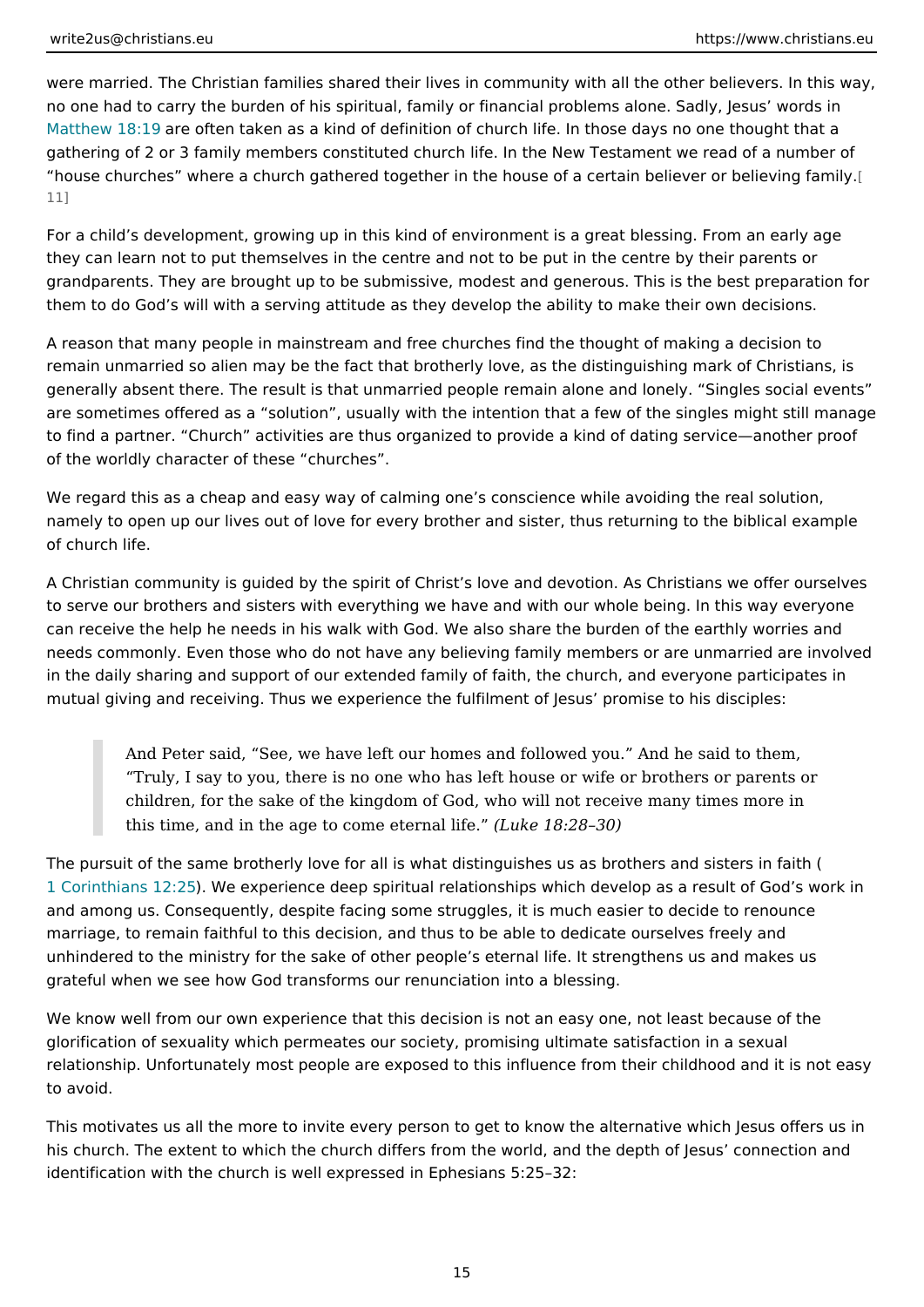<span id="page-15-0"></span>Husbands, love your wives, as Christ loved the church and gave himself he might sanctify her, having cleansed her by the washing of water with that he might present the church to himself in splendour, without spot o such thing, that she might be holy and without blemish. & For no one ever flesh, but nourishes and cherishes it, just as Christ does the church, be members of his body. Therefore a man shall leave his father and mothe to his wife, and the two shall become one flesh. This mystery is profou saying that it refers to Christ and the church.

#### Your Email\*

Your Message\*

Send

#### Footnotes

- 1. The parallel passage in Matthew 10:37 38 explains in which way Jesus uses the wo relatives and even our own life must not be more precious for us than he.
- 2. Source op Ten Reviews: Internet Pornograph0/2 8 t 0 6i. 0t 4 cs
- 3. SeeGuttmacher Institute
- 4. The Greek word to pbyur bo Mo (ccurs more than 20 times in the Bible, but never in the sense of  $\sim$  1. passion. Paul uses it figuratively once more in 2 Corinthians 11:29, where it expre responsibility, his concern for and sympathy with his brothers and sisters in faith.
- 5.NASB: not to touch a woman.
- 6. Some refer it to one s own body. We do not consider it to be so fitting to say that to possess his own body.
- 7.Darby: preserved in childbearing.
- 8.lit.: virgin.
- 9.KJV: is at hand.
- 10.In his book Lebensführung, written at the beginning of the 20th century, Fr. W. F following thoughts on this topic: Family life carries with it not only the potential f but also great dangers for the inner development of a comes double Family is bineto develo higher sense of moral responsibility though for people who have not set themselves frequently becomes nothing other than a breeding ground for the all-consuming ego and self-mirroring in one s own offspring. & The idolatry of the self, which is at the the ego, is unconsciously transmitted to one s children, poisoning their whole emot smugness, destroying the modesty, without which moral character and conscience c p.86).
- 11.See Romans 16:3 6,10,11,14,15; Colossians 4:15, Philemon 2.

Permission is granted to reproduce this article for personal use unchanged and complete only. Content may any other form without written permission from www.christians.eu

Unless otherwise indicated, all Scripture quotations are from The Holy Bible, English Standard Ve by Crossway, a publishing ministry of Good News Publishers. Used by permission. All r Scripture quotations marked "NASB" are taken from the NASB